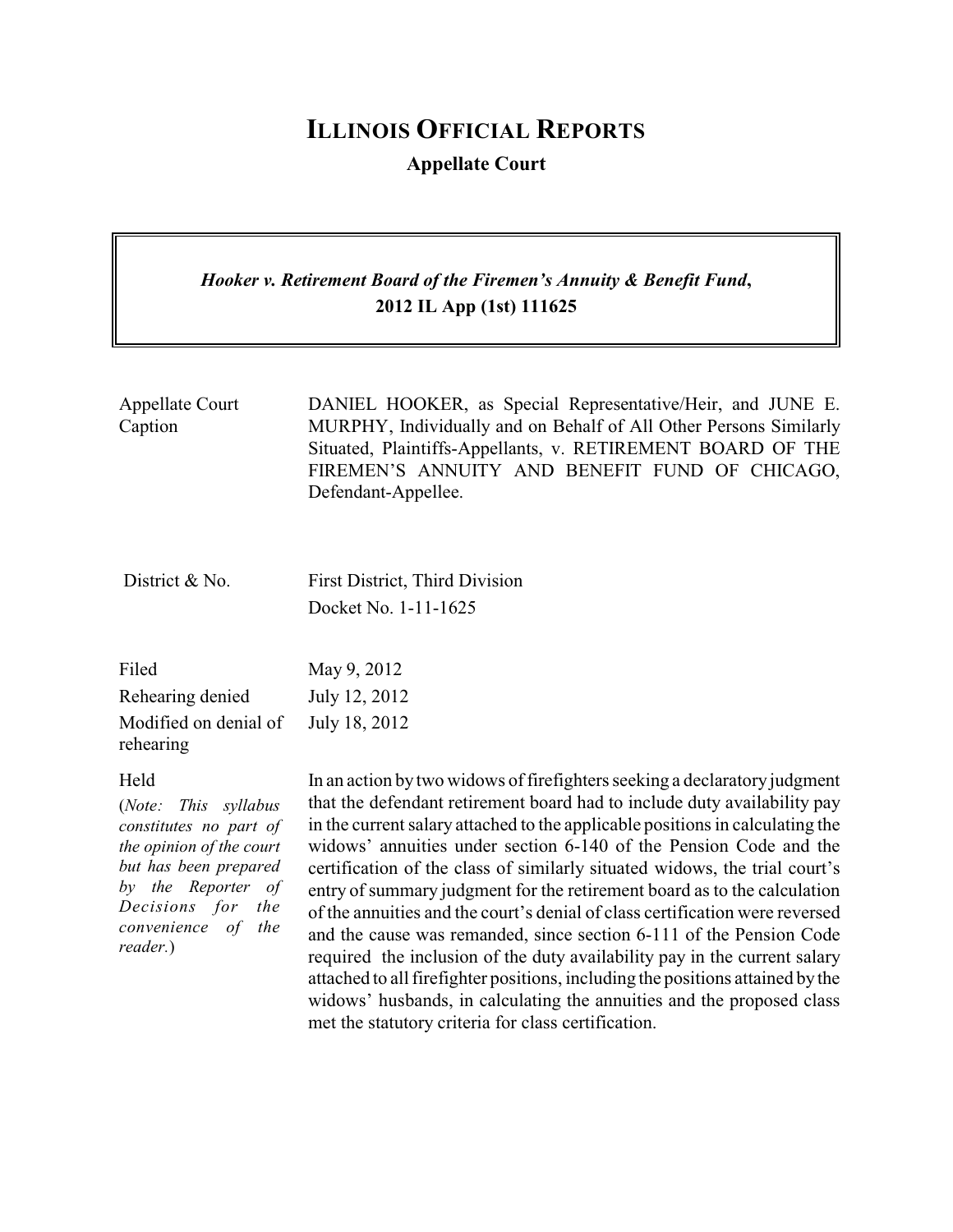| Decision Under<br>Review | Appeal from the Circuit Court of Cook County, No. 03-CH-02268; the<br>Hon. Sebastian T. Patti, Judge, presiding.                          |
|--------------------------|-------------------------------------------------------------------------------------------------------------------------------------------|
| Judgment                 | Reversed and remanded.                                                                                                                    |
| Counsel on<br>Appeal     | Martin O. Holland, of Evergreen Park, for appellants.                                                                                     |
|                          | Burke Burns & Pinelli, Ltd., of Chicago (Mary Patricia Burns, Vincent<br>D. Pinelli, and Madeleine S. Podesta, of counsel), for appellee. |
| Panel                    | JUSTICE NEVILLE delivered the judgment of the court, with opinion.                                                                        |
|                          | Presiding Justice Steele and Justice Salone concurred in the judgment and<br>opinion.                                                     |

## **OPINION**

¶ 1 In this case we must interpret sections 6-111 and 6-140 of the Illinois Pension Code (Code) (40 ILCS 5/6-111, 6-140 (West 2008)). Two widows of firefighters sued the Retirement Board of the Firemen's Annuity and Benefit Fund (Board) for a judgment declaring that the Board must include duty availability pay (DAP) in the current salary attached to the applicable positions for purposes of calculating the widows' annuities under section 6-140 of the Code. The widows sought certification of the class of all similarly situated widows. The trial court granted the Board summary judgment on the complaint, but it refused to certify the class. On the widows' appeal, we hold that section 6-111 requires the inclusion of DAP in the current salary attached to all firefighter positions, including the positions attained by the widows' husbands, for purposes of calculating annuities under section 6-140. We also find that the trial court abused its discretion when it refused to certify the proposed class. Therefore, we reverse and remand for further proceedings in accord with this opinion.

## ¶ 2 BACKGROUND

¶ 3 James Murphy began working for the Chicago fire department in 1966. In 1985, he suffered a stroke while responding to a fire. The Board awarded James a duty disability benefit under section 6-151 of the Code (Ill. Rev. Stat. 1985, ch. 108½, ¶ 6-151 (now see 40 ILCS 5/6-151 (West 2008))). James died in 1998. His widow, June Murphy, filed a claim with the Board for benefits. The Board awarded June the widow's minimum annuity. See 40 ILCS 5/6-141.1 (West 2000).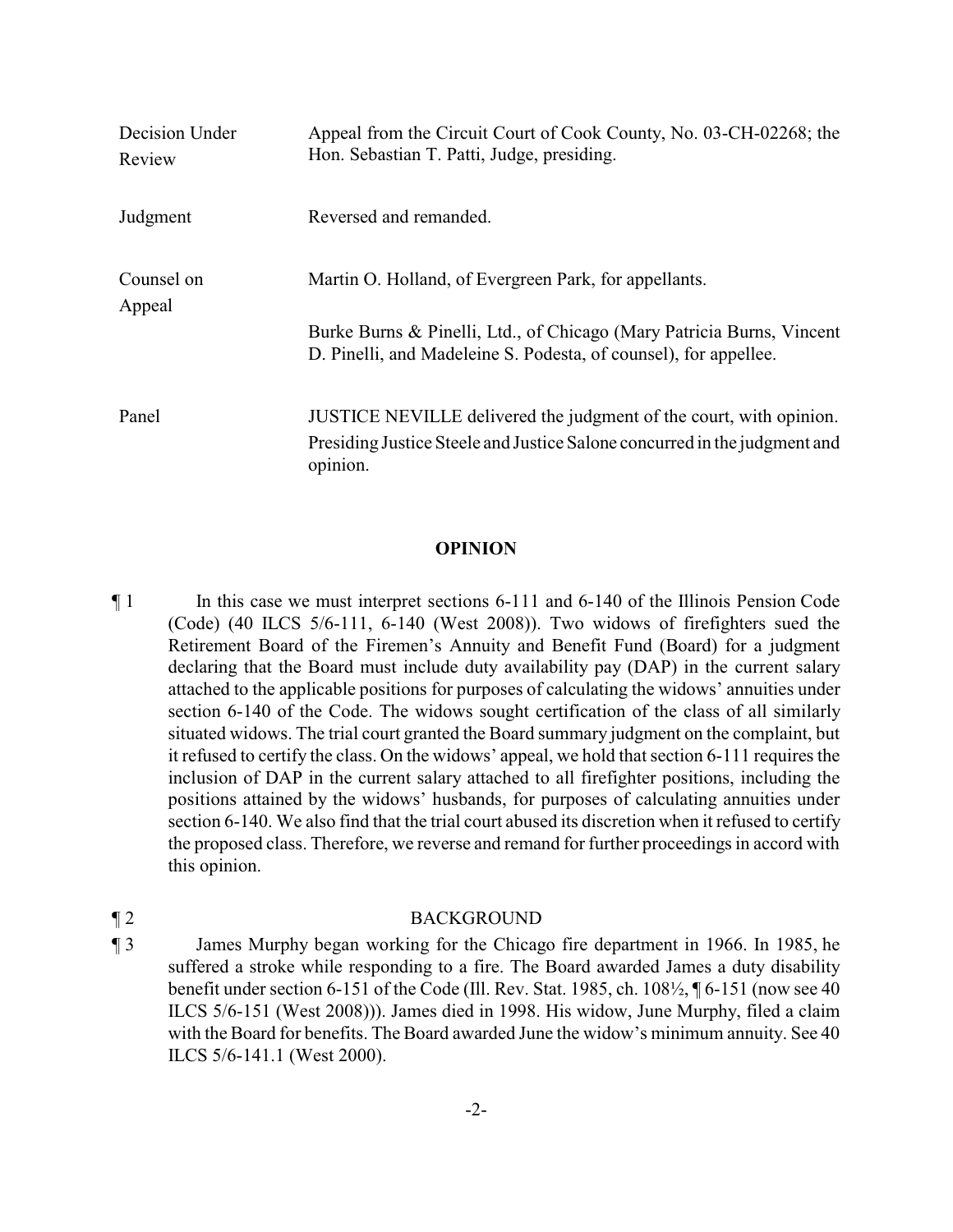- ¶ 4 Michael Hooker began working for the Chicago fire department in 1967. He suffered a debilitating injury while working for the fire department in 1988. The Board awarded him a duty disability benefit. Michael died in 2000. Michael's widow, Elaine Hooker, applied to the Board for benefits. The Board awarded Elaine the widow's minimum annuity.
- ¶ 5 Both June and Elaine thought the Code entitled them to the annuities for widows of firemen who died in the line of duty. See 40 ILCS 5/6-140 (West 2000). They filed a complaint for administrative review of their awards of the minimum annuity. The trial court, following *Bertucci v. Retirement Board of the Firemen's Annuity & Benefit Fund*, 351 Ill. App. 3d 368 (2004), entered a judgment requiring the Board to award June and Elaine the line-of-duty death benefits prescribed in section 6-140 of the Code. See 40 ILCS 5/6-140 (West 2000). The Board made the benefits retroactive to the date the appellate court published *Bertucci*.
- ¶ 6 In 2004, the General Assembly adopted Public Act 93-654, which amended the Code to expand the reach of the Code and to increase some of the benefits available under the Code. Pub. Act 93-654 (eff. Jan. 1, 2004). The Code, as amended, required the Board to include DAP in the salaries of some employees for purposes of the pension and annuity calculations. June and Elaine interpreted the amendment to increase their benefits. They also believed the Code required the Board to award the line-of-duty retroactively to the dates their husbands died. June and Elaine amended their complaint for administrative review to seek further review for the Board's revised decision, asking for the increased line-of-duty benefits from the dates of their husbands' deaths, and not at the date of the *Bertucci* decision.
- ¶ 7 They also sought, in a second count of their amended complaint, a judgment declaring that the Board miscalculated the benefits when it did not include DAP in the calculation of their annuities, with the addition of DAP to increase the annuities starting on the effective date of Public Act 93-654. They asked leave to bring the claim in the second count, related to DAP, as a class action.
- ¶ 8 June and Elaine defined the proposed class as:

"all surviving spouses (widows) of Chicago firefighters who:

a. were determined by the Board to be permanently and duty disabled under section 6-151 and 6-151.1 of the Code as a result of injuries or illnesses received in the course of their duties so as to be unable to return to active duty prior to their death; and,

b. died \*\*\* prior to reaching the age of retirement."

They added a further qualification, that the class members must have the right to receive benefits pursuant to section 6-140 of the Code. They presented to the court a list of more than 100 widows who, according to June and Elaine, met the criteria for inclusion in the proposed class. They claimed that the Board systematically denied all class members part of the annuities owed to the class members, because the Board did not include DAP in the calculation of the annuities.

¶ 9 The trial court permitted June and Elaine to file the amended complaint, but the court stayed proceedings on the class action claim pending resolution of the first count. The court reversed the Board's decision limiting June's and Elaine's benefits, and ordered the Board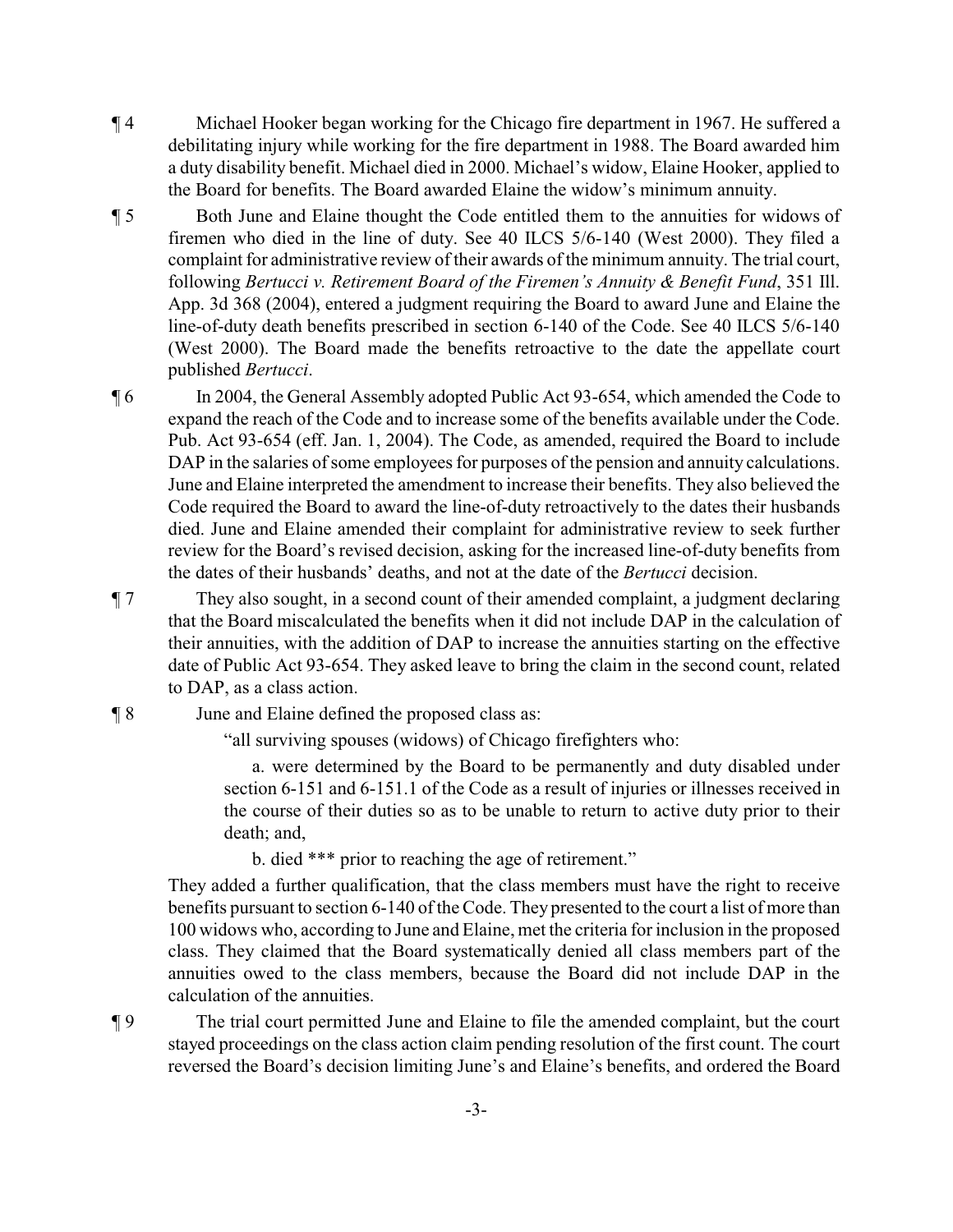to pay June and Elaine benefits prescribed by section 6-140 of the Code retroactively to the dates of their spouses' deaths. The Board appealed and this court affirmed the decision. *Hooker v. Retirement Board of the Firemen's Annuity & Benefit Fund*, 391 Ill. App. 3d 129 (2009).

¶ 10 On remand, the Board paid June and Elaine benefits under section 6-140, but it did not include DAP in its calculation of the amount due under that section. The Board argued that the Code required no adjustment to the annuities for DAP because James and Michael never received DAP. The trial court denied June and Elaine's motion to certify the class, and the court granted the Board's motion for summary judgment on the complaint. June and Elaine now appeal.

### ¶ 11 ANALYSIS

- ¶ 12 Duty Availability Pay
- ¶ 13 This case turns on the interpretation of a statute, and thus it presents a question of law that we review *de novo*. *Michigan Avenue National Bank v. County of Cook*, 191 Ill. 2d 493, 503 (2000). We must ascertain and give effect to the legislature's intent. *Michigan Avenue*, 191 Ill. 2d at 503-04. To do so we look first to the plain and ordinary meaning of the statutory language, viewing all provisions of the statute as a whole and interpreting each section of the statute in light of other relevant statutory provisions. *Michigan Avenue*, 191 Ill. 2d at 504.
- ¶ 14 In Public Act 93-654, the legislature modified the calculation of pensions and annuities for firefighters and their families. Some sections of the Code make payments to the firefighters and their families depend on the amount the firefighters received in salary when they worked as firefighters. See, *e.g.*, 40 ILCS 5/6-123 (West 2008) (annuity based on salary firefighter received one year prior to retirement); 40 ILCS 5/6-124.1 (West 2008) (annuity based on average salary for 10-year period plus a percentage of salary earned in other years). Other sections of the Code make the payments to the firefighters and their families depend only on the "current annual \*\*\* salary attached to the classified \*\*\* position" the firefighter had attained before his death or retirement. 40 ILCS 5/6-148 (West 2008).

## ¶ 15 Section 6-111 of the Code, as amended, provides:

"(i) Beginning on the effective date of this amendatory Act \*\*\* [Public Act 93-654] (and for any period prior to that date for which contributions have been paid under subsection (j) of this Section), the salary of a fireman, as calculated for any purpose under this Article, shall include any duty availability pay received by the fireman \*\*\*, and references in this Article to the salary attached to or appropriated for the permanent assigned position or classified career service rank, grade, or position of the fireman shall be deemed to include that duty availability pay.

(j) An active or former fireman who received duty availability pay at any time after December 31, 1994 and before the effective date of this amendatory Act \*\*\* who \*\*\* retired during that period \*\*\* may elect to have that duty availability pay included in the calculation of his or her salary for any portion of that period for which the pay was received, by applying in writing and paying to the Fund, before January 1, 2006, the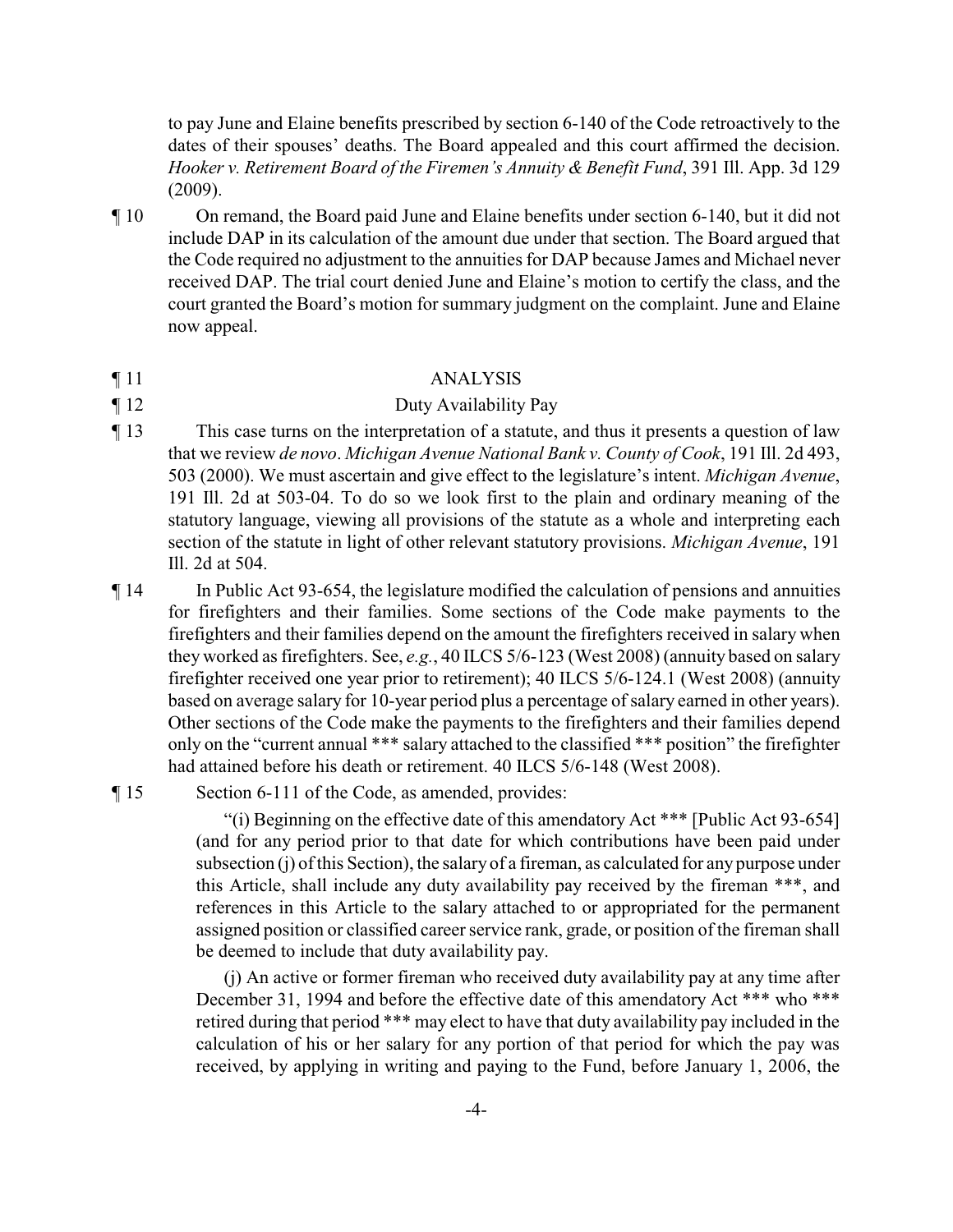corresponding employee contribution, without interest.

\*\*\*

In the case of an active or former fireman who (i) dies before January 1, 2006 without making an election under this subsection and (ii) was eligible to make an election under this subsection at the time of death (or would have been eligible had the death occurred after the effective date of this amendatory Act), any surviving spouse, child, or parent of the fireman who is eligible to receive a benefit under this Article based on the fireman's salarymaymake that election and pay the required contribution on behalf of the deceased fireman. \*\*\*

Any duty availability pay for which the corresponding employee contribution has not been paid shall not be included in the calculation of salary." 40 ILCS 5/6-111(i), (j) (West 2008).

¶ 16 Section 6-140, which applies to June, Elaine, and all members of the proposed class, provides:

> "The annuity for the widow of a fireman whose death results from the performance of an act or acts of duty shall be an amount equal to 50% of the current annual salary attached to the classified position to which the fireman was certified at the time of his death and 75% thereof after December 31, 1972." 40 ILCS 5/6-140(a) (West 2008).

The section makes the amount of the annuity depend not on the deceased firefighter's salary at any time; rather, the annuity depends on "the current annual salary attached to the classified position to which the fireman was certified at the time of his death." 40 ILCS 5/6- 140(a) (West 2008). The amount of the widow's annuity increases whenever the fire department increases the pay for firefighters at the decedent's pay grade, even though the decedent never received the increased pay. *Kozak v. Retirement Board of Firemen's Annuity & Benefit Fund*, 95 Ill. 2d 211, 215 (1983). Section 6-111(i) clarifies that "references in this Article to the salary attached to or appropriated for the permanent assigned position or classified career service rank, grade, or position of the fireman shall be deemed to include that duty availability pay." 40 ILCS 5/6-111(i) (West 2008). Thus, the Code provides that the Board must include DAP in the salary attached to the positions Michael and James attained before their injuries. 40 ILCS 5/6-111, 6-140 (West 2008).

- ¶ 17 The Board contends that it cannot include DAP in the calculation of June's and Elaine's annuities, because section 6-111(i) provides only that "the salary of a fireman, as calculated for any purpose under this Article, shall include any duty availability pay received by the fireman." 40 ILCS 5/6-111(i) (West 2008). According to the Board, since James and Michael never received any DAP, the Board must not include DAP in calculation of their salaries. Moreover, even if they had received DAP, the Board could include that amount in the calculation of their salaries only if they or their widows made the appropriate election under section 6-111(j). James, Michael, June and Elaine made no such election.
- ¶ 18 We agreewith the Board that for any calculation based on the salaries James and Michael received, the Board should not include duty availability pay in the calculation. However, the legislature expressly chose to make the annuity in section 6-140 depend on "the current annual salary attached to the classified position to which the fireman was certified at the time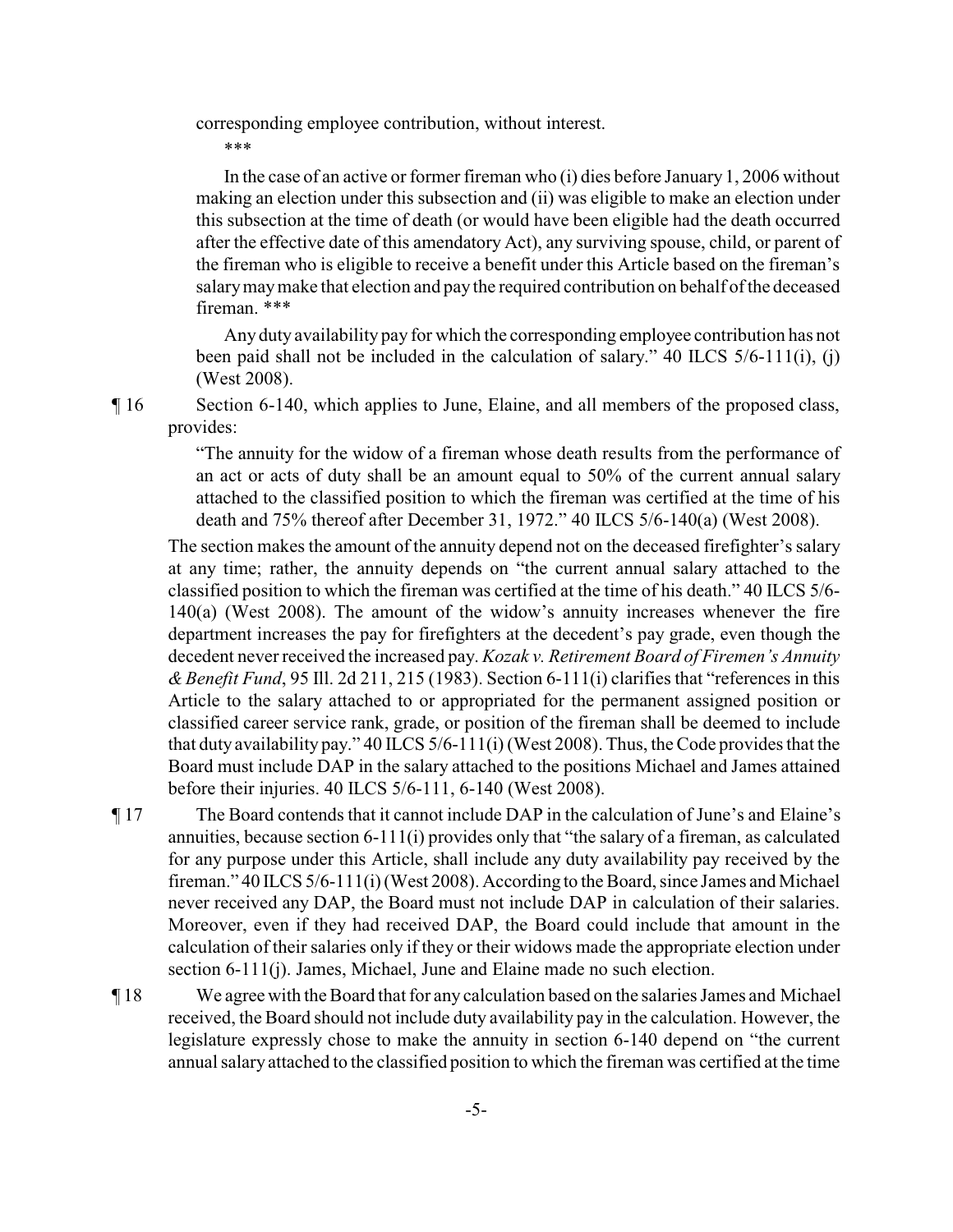of his death," and not on the salary the fireman received. 40 ILCS 5/6-140(a) (West 2008).

¶ 19 Next, the Board claims that section 6-142 of the Code bars June and Elaine from having the Board include DAP in the calculation of their annuities. Section 6-142 provides:

> "If the widow of a fireman who died before January 16, 2004 becomes eligible for a widow's annuity because of Public Act 93-654, the annuity shall begin to accrue on the date of application for the annuity, but in no event sooner than January 16, 2004." 40 ILCS 5/6-142 (West 2008).

The Board argues that it cannot recalculate the annuities for June and Elaine because neither applied for annuities after the amendment to the Code. Both applied for their annuities when their husbands died, years before the amendment took effect.

- ¶ 20 Section 6-142 by its own terms applies only to widows who became eligible for widows' annuities because of the amendments in Public Act 93-654. Both June and Elaine qualified for widows' annuities prior to the amendment. The Board presents no case, statute or regulation to support its claim that the section requires a new application from every widow entitled to an increase in her annuity because of the amendment. In view of the plain language of the section, we must reject the Board's argument. See *Michigan Avenue*, 191 Ill. 2d at 504.
- ¶ 21 Applying the unambiguous language of sections 6-111(i) and 6-140, we find that the Board must pay June and Elaine annuities based on the current salaries for the positions their husbands attained as firefighters, and those current salaries must include DAP. We reverse the judgment of the trial court and remand for calculation of the appropriate award of annuities.

## ¶ 22 Class Certification

- ¶ 23 June and Elaine also appeal from the denial of their motion to certify the class of more than 100 similarly situated widows who are eligible for benefits under section 6-140 of the Code and whose husbands had duty-related disabilities and who died before reaching retirement age. The Board contends that the trial court could not certify the class because the Administrative Review Law (735 ILCS 5/3-101 to 3-113 (West 2008)) does not permit class actions in administrative review. See *People ex rel. Thompson v. Property Tax Appeal Board*, 22 Ill. App. 3d 316, 319 (1974).
- ¶ 24 On this issue, we adopt the reasoning of the trial court, which relied on the decision in *Board of Education of the City of Chicago v. Board of Trustees of the Public Schools Teachers' Pension &Retirement Fund*, 395 Ill. App. 3d 735 (2009). The *Board of Education* court held:

"Asystemic miscalculation falls outside the definition of an 'administrative decision' under the review law. It is not a 'decision, order or determination of any administrative agency rendered in a particular case,' but a 'rule[ ], regulation[ ], standard[ ], or statement[ ] of policy.' " *Board of Education*, 395 Ill. App. 3d at 744 (quoting 735 ILCS 5/3-101 (West 2006)).

¶ 25 Here, too, the Board systematicallymiscalculated the annuities due to the class members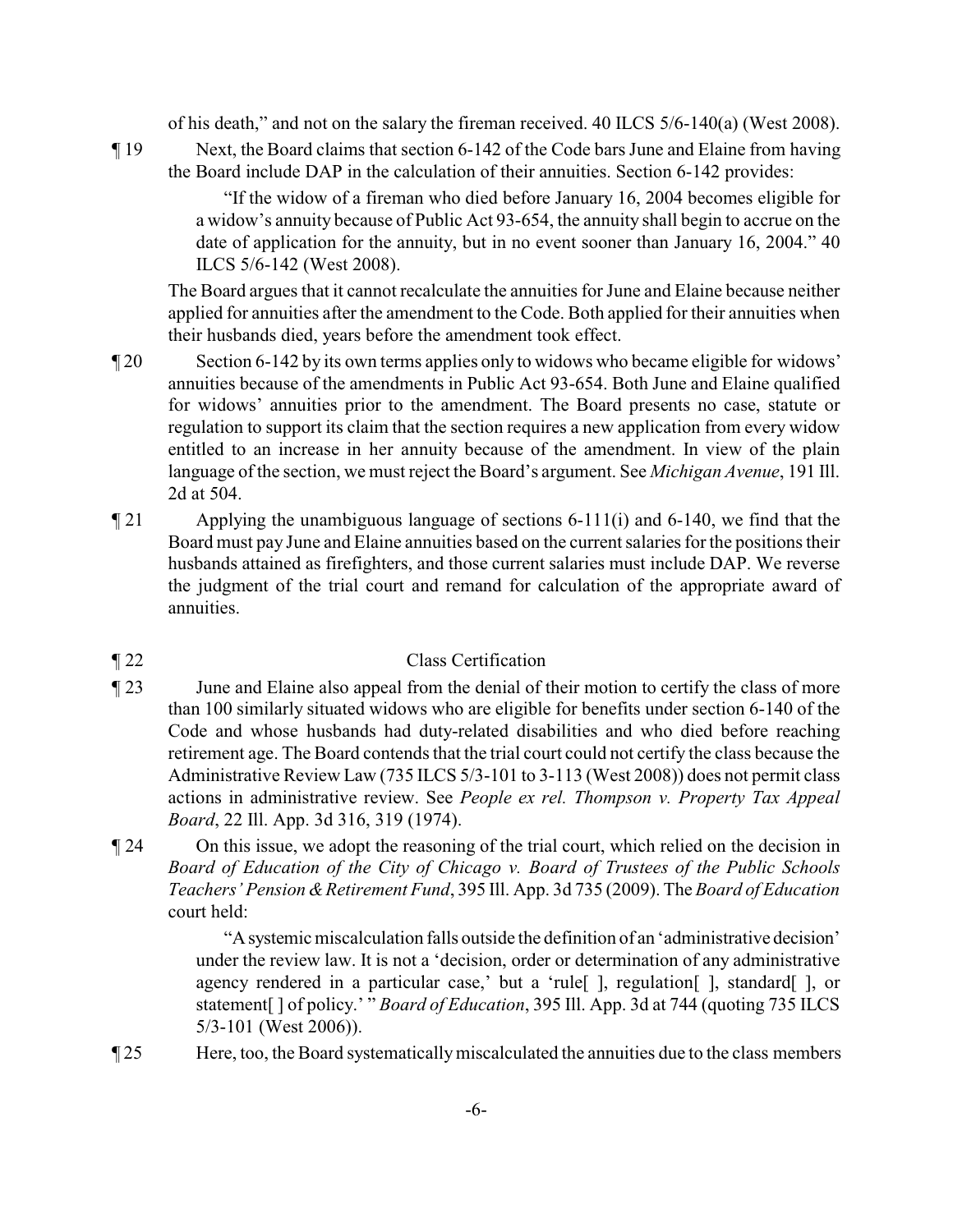by excluding DAP from the calculation. June and Elaine seek a declaratory judgment clarifying the meaning of the amendatory act, not review of a formal administrative decision concerning that act. Therefore, the Administrative Review Law does not require dismissal of the motion for class certification.

- ¶ 26 This court will not reverse the trial court's decision on a motion for class certification unless the trial court abused its discretion or applied impermissible legal criteria. *Gordon v. Boden*, 224 Ill. App. 3d 195, 199-200 (1991). "However, '[a] trial court's discretion in deciding whether to certify a class action is not unlimited and is bounded by and must be exercised within the framework of the civil procedure rule governing class actions.' " *Avery v. State Farm Mutual Automobile InsuranceCo.*, 216 Ill. 2d 100, 126 (2005) (quoting 4 Alba Conte & Herbert B. Newberg, Newberg on Class Actions § 13:62, at 475 (4th ed. 2002)).
- ¶ 27 Section 2-801 of the Code of Civil Procedure prescribes the legal criteria a court must consider when reviewing a motion for class certification:

"An action may be maintained as a class action in any court of this State and a party may sue or be sued as a representative party of the class only if the court finds:

(1) The class is so numerous that joinder of all members is impracticable.

(2) There are questions of fact or law common to the class, which common questions predominate over any questions affecting only individual members.

(3) The representative parties will fairly and adequately protect the interest of the class.

(4) The class action is an appropriate method for the fair and efficient adjudication of the controversy." 735 ILCS 5/2-801 (West 2000).

- ¶ 28 With more than 100 members, the class meets the numerosity requirement. See *Wood River Area Development Corp. v. Germania Federal Savings & Loan Ass'n*, 198 Ill. App. 3d 445, 450 (1990). The Board does not challenge June's and Elaine's ability to fairly and adequately protect the interests of the class.
- ¶ 29 " 'A common question may be shown when the claims of the individual class members are based upon the common application of a statute or when the members are aggrieved by the same or similar conduct [citation] or a pattern of conduct [citations].' " *Clark v. TAP Pharmaceutical Products, Inc.*, 343 Ill. App. 3d 538, 548 (2003) (quoting *Avery v. State Farm Mutual Automobile Insurance Co.*, 321 Ill. App. 3d 269, 280 (2001), *aff'd in part & rev'd in part*, 216 Ill. 2d 100 (2005)). All of the class members need a resolution of the question of whether the Board must include DAP in the calculation of the class members' annuities under section 6-140. Because none of the class members complains here about any benefits other than section 6-140 annuities, and they maintain only that the Board should include DAP in the "current annual salary attached to the classified position to which the fireman was certified at the time of his death," the common question apparently predominates over any questions affecting individual members of the class.
- ¶ 30 The Board contends that each class member presents an individual question about how much DAP the firefighters received before retiring, but we have already held that section 6- 140 annuities depend on only the salary assigned to the position the firefighter held at the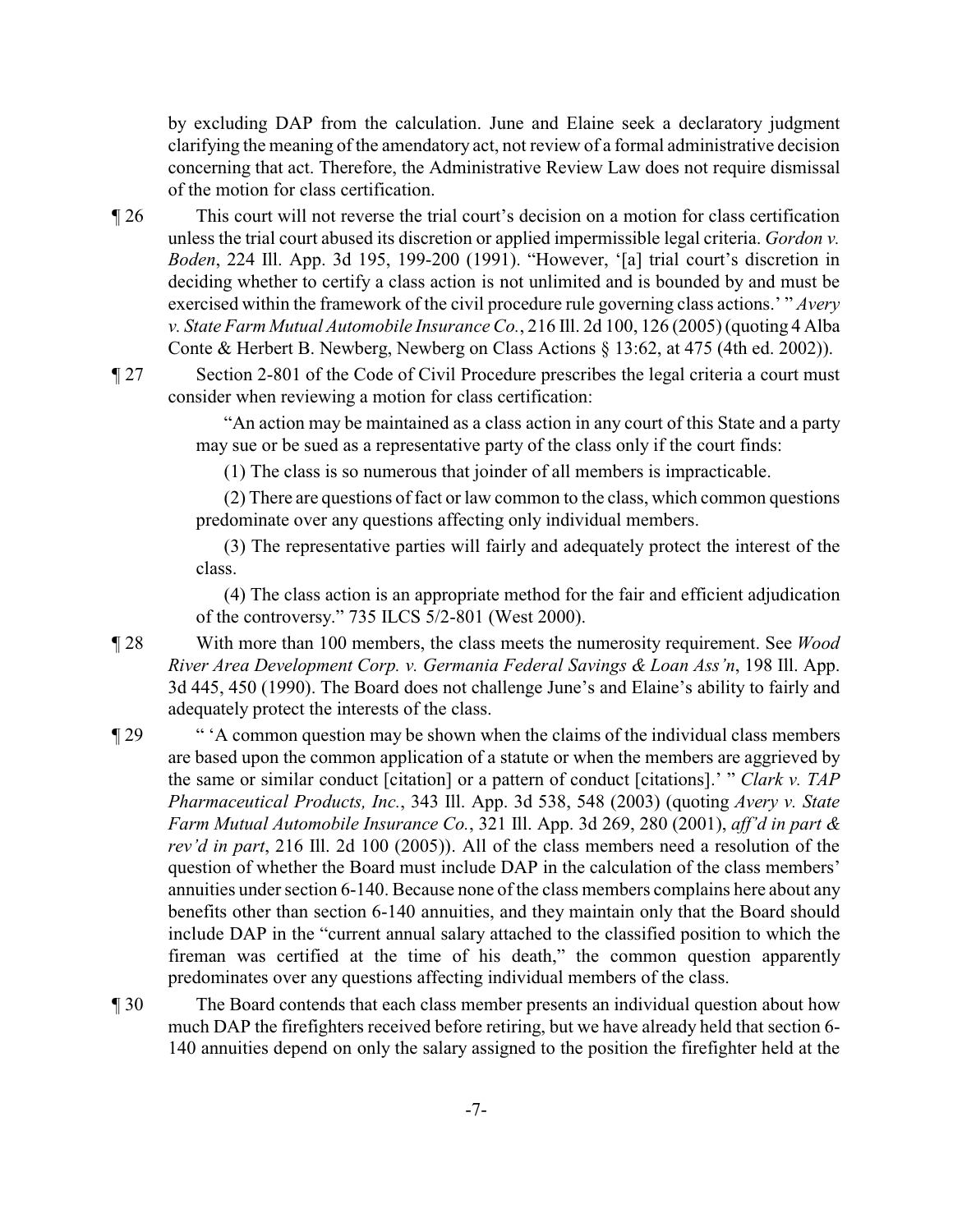time of his injury, and not on the salary (or DAP) the firefighter received.

- ¶ 31 The trial court found a class action inappropriate because each widow will need a separate determination of the amount of benefits she received and the amount the Board must pay. June and Elaine contend that most members of the class will receive exactly the same amount because of the inclusion of DAP in the annuity calculation. In support of their motion for summary judgment, they presented to the trial court a copy of the City of Chicago's contract with the Chicago Fire Fighters Union for 2007 through 2012. According to the contract, all firefighters earned DAP of \$730 per quarter from January 2006 through January 2011, and the DAP for all firefighters increased to \$755 per quarter during 2011, and to \$805 per quarter during 2012. Under section 6-140, the Board should pay each widow an annuity of 75% of the amount of the current salary for the position the firefighter attained before his debilitating injury. 40 ILCS 5/6-140(a) (West 2008). For all class members, the Board has already made a preliminary calculation of annuities, only omitting the contractually fixed DAP. Thus, every living class member entitled to benefits before 2006 should receive an additional \$547.50 (.75  $\times$  \$730) per quarter for January 2006 until January 2011, plus \$566.25 (.75  $\times$  \$755) per quarter for 2011, plus \$603.75 (.75  $\times$  \$805) per quarter for 2012. The individual calculations depend on the dates the firefighters died only if they died after the effective date of Public Act 93-654.
- ¶ 32 "[A] class action will not be defeated solely because of some factual variations among class members' grievances."*Patterson v. General Motors Corp.*, 631 F.2d 476, 481 (7th Cir. 1980), *quoted in Clark*, 343 Ill. App. 3d at 548. The minor variations here do not predominate over the common question. Under the circumstances of this case, where a contract fixes the amount of DAP and the statute fixes the calculation of the annuity based on the inclusion of DAP, we find that the class action can serve as an efficient vehicle for resolving the common question concerning the amount of the widows' annuities.
- ¶ 33 Thus, June and Elaine have shown that the proposed class meets all four of the statutory criteria for class certification. We hold that the trial court erred when it denied class certification for the firefighters' widows who met the criteria for inclusion in the proposed class. See *Purcell & Wardrope Chartered v. Hertz Corp.*, 175 Ill. App. 3d 1069, 1077-79 (1988).
- ¶ 34 Abatement

- ¶ 35 Elaine died on September 20, 2010. Elaine's attorneyasks us to decide whether her death abates her entitlement to section 6-140 retroactive benefits. The Board contends that we lack jurisdiction to decide the issue because the trial court never considered the issue. See *Sylvester v. Chicago Park District*, 179 Ill. 2d 500, 507 (1997).
- ¶ 36 "[A] reviewing court has a duty to consider its jurisdiction *sua sponte*." *Circle Management, LLC v. Olivier*, 378 Ill. App. 3d 601, 607 (2007). This court lacks jurisdiction to decide an appeal if the parties no longer face an actual controversy, as when events make it impossible for this court to render effective relief to the appealing party. *Circle Management*, 378 Ill. App. 3d at 607. This court has jurisdiction to consider whether Elaine's death makes her appeal moot. However, neither party has suggested that her death moots the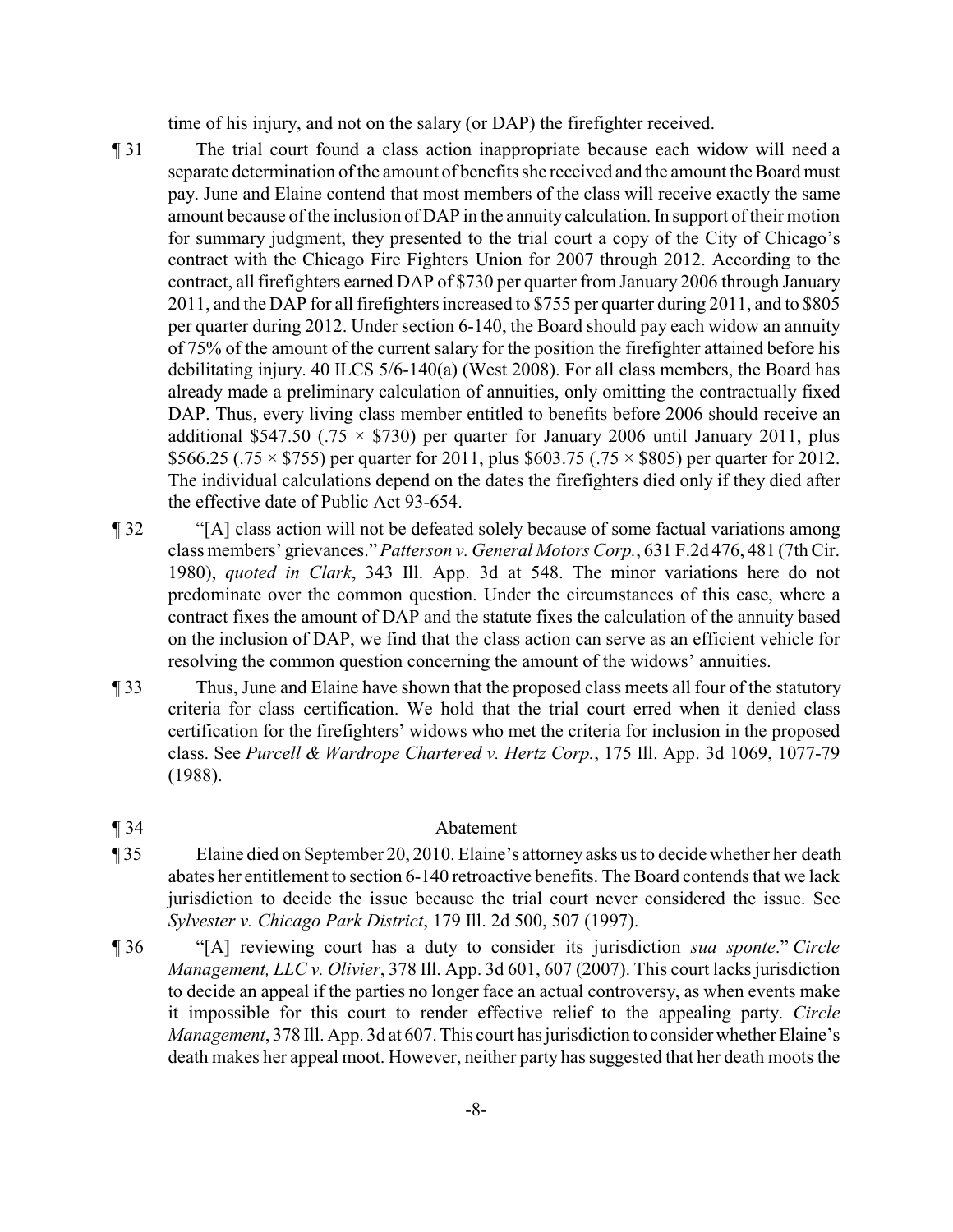appeal, and we see no reason to believe that her death would make her appeal moot. We will not extend our review of our jurisdiction to review an issue that the trial court never addressed, where the issue does not appear to moot the appeal, and where neither party argues that the issue moots the appeal. If the Board fails to pay Elaine's estate the benefits it withheld from Elaine while she lived, the statutory process for challenging the Board's refusal to pay benefits it owes should suffice.

- ¶ 37 Common Fund
- ¶ 38 Finally, the attorneywho represents June and Elaine asks us to find that the common fund doctrine applies. The trial court never reached the issue because it found the Board not liable for the payments June and Elaine sought. See *Brooks v. Midas-International Corp.*, 47 Ill. App. 3d 266, 273 (1977) (liability creates common fund). We direct the parties to litigate this issue on remand.

# ¶ 39 Petition for Rehearing

- ¶ 40 In its petition for rehearing, the Board argues that the legislature meant for the firefighters to fully fund the annuities out of their contributions. According to the Board, the legislature failed to fund the award to widows of annuities that reflect DAP as part of current annual salary for their deceased spouses' positions. The Board asks us to interpret section 6-111(i) as though it said that whenever the article refers to the salary attached to a position, the salary shall be calculated as the current annual salary for the position without DAP, plus any DAP the firefighter actually received, as long as the firefighter made appropriate contributions to the pension fund to reflect the DAP he actually received.
- ¶ 41 Instead of writing the legislation theBoard would have preferred, the legislature provided that "references in this Article to the salary attached to or appropriated for the permanent assigned position or classified career service rank, grade, or position of the fireman shall be deemed to include that duty availability pay." 40 ILCS 5/6-111(i) (West 2008). This court has authority to interpret the statute the legislature enacted, but it lacks the power to amend the statute. *Henrich v. Libertyville High School*, 186 Ill. 2d 381, 394 (1998). "The responsibility for the justice or wisdom of legislation rests upon the legislature." *Henrich*, 186 Ill. 2d at 394. The Board must address its arguments for revision of the statute to the legislature, not the courts.

# ¶ 42 CONCLUSION

¶ 43 The Pension Code makes the widows' annuity specified in section 6-140 depend on the pay for firefighters currently working in the same classification their spouses attained before their injuries, and not on the pay their spouses actually received. 40 ILCS 5/6-140(a) (West 2008). Section 6-111(i), as amended, requires the Board to include duty availability pay in the salary for firefighters currently working. 40 ILCS 5/6-111(i) (West 2008). Therefore, the Board must include dutyavailabilitypayin its calculation of widows' annuities under section 6-140 of the Code. 40 ILCS 5/6-140(a) (West 2008).